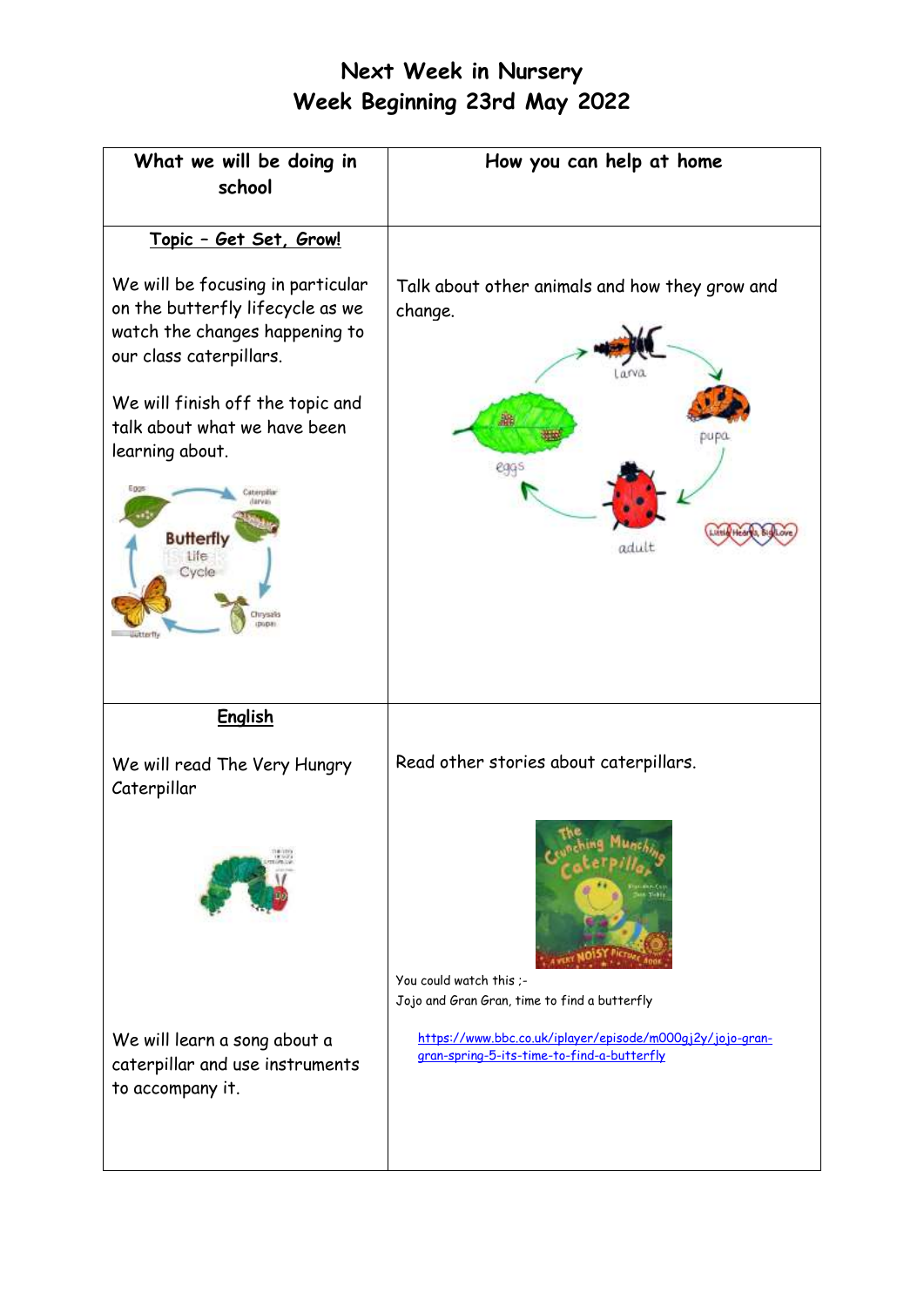## **Next Week in Nursery Week Beginning 23rd May 2022**